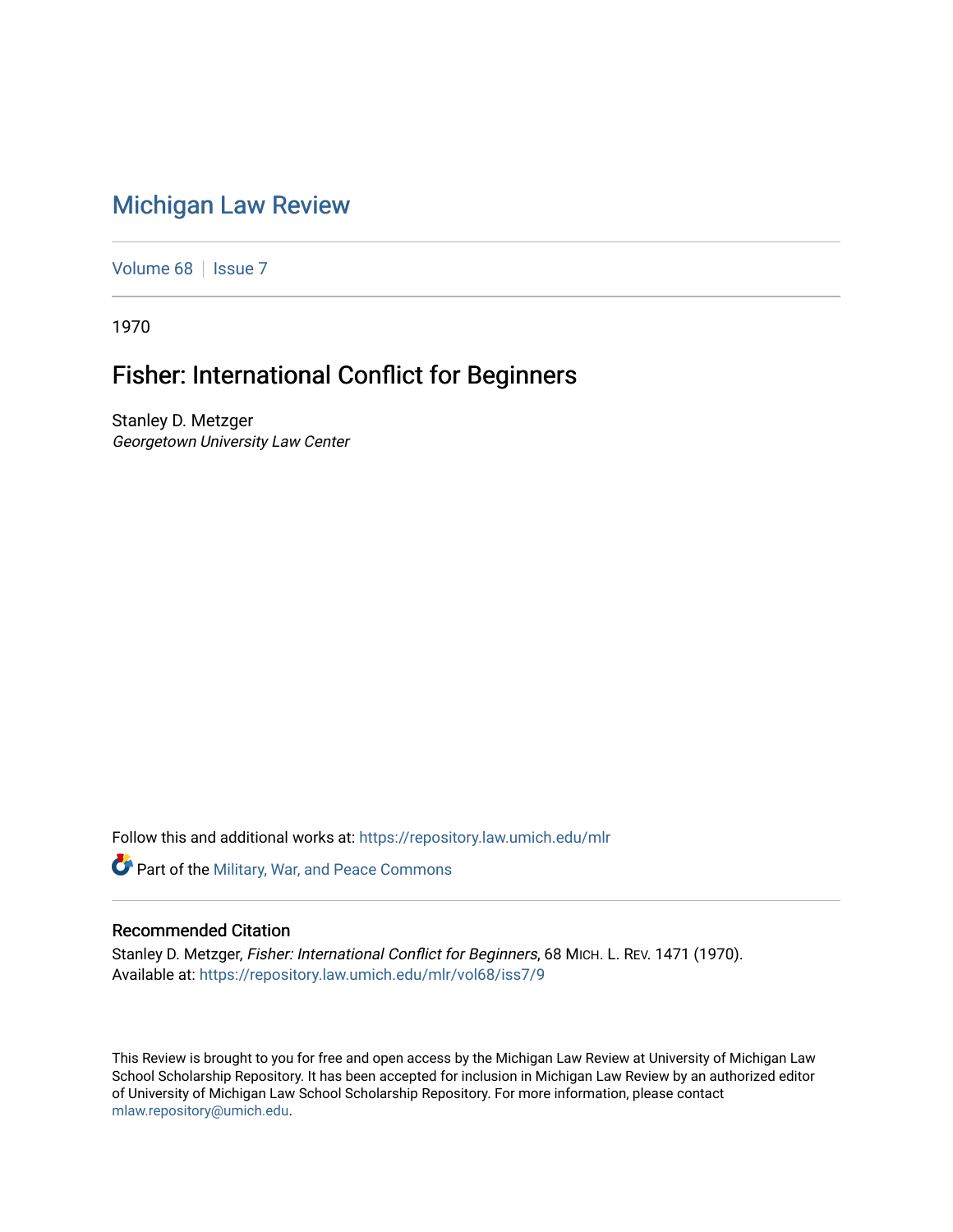INTERNATIONAL CoNFLicr FOR BEGINNERS. By *Roger Fisher.* Illustrations by *Robert* C. *Osborn.* N.Y.: Harper & Row. 1969 Pp. **xvii,** 231. \$5.95.

This is a peculiar book. Its message is normal enough; the tactics of dealing successfully among nations—getting a foreign country to go along with most of what you want-do not differ in kind from those employed among smaller groups, corporations, or individuals. By and large, these tactics consist of putting oneself mentally in the other fellow's shoes, and then fashioning proposals which do not utterly disregard his interests, while packaging them as attractively as possible. If he does not agree with your proposals because the substance of what he is asked to give is greater than what he will get in return, you have at least gotten a bit ahead in public opinion, which in long- or short-run terms will be a net advantage at the next round. Not a profound message, no doubt, but nonetheless commonsense, normal behavior on the whole.

What makes the book peculiar is that its author embroiders this message-which, as indicated, most diplomats and other negotiators have for a long time known very well and acted upon when they could-with breathless examples which indicate that he thinks that he is purveying something original or provocative. To compound the peculiarity, he provides a concrete application of the desired technique to a current international crisis, but his application demonstrates that he does not have the foggiest notion how to work his own "system."

Picking the Arab-Israeli dispute as a vehicle ["I devoted a couple of days to thinking about Middle East" (p. 203)], Professor Fisher drafted a variety of documents designed to demonstrate how to use his approach. Piecemeal progress toward an Arab-Israeli settlement was in his view desirable, since he was convinced that an over-all settlement was not a real possibility. Positioning himself as an advisor to Nasser (not an unnatural position for one who had staked out a pro-Arab, anti-Israeli position since at least prior to the June 1967 war), the author suggests that it would be wise to strive at the outset for a "partial withdrawal of Israeli forces from the Sinai combined with an opening of the Suez Canal" (p. 208). He suggests that Nasser open the discussion on this basis by sending a letter to U Thant, Secretary General of the United Nations. This letter, lest we forget, is supposed to present Israel with a "yessable" proposition by taking due account of her interests and by being palatably packaged.

Nasser states, in the author's draft letter, that he "accepts" the fact that there is a "new state in the Middle East," and that "it is called Israel" (p. 212-13). He further "accepts the fact" that Israel's international boundaries are no more restrictive than those provided